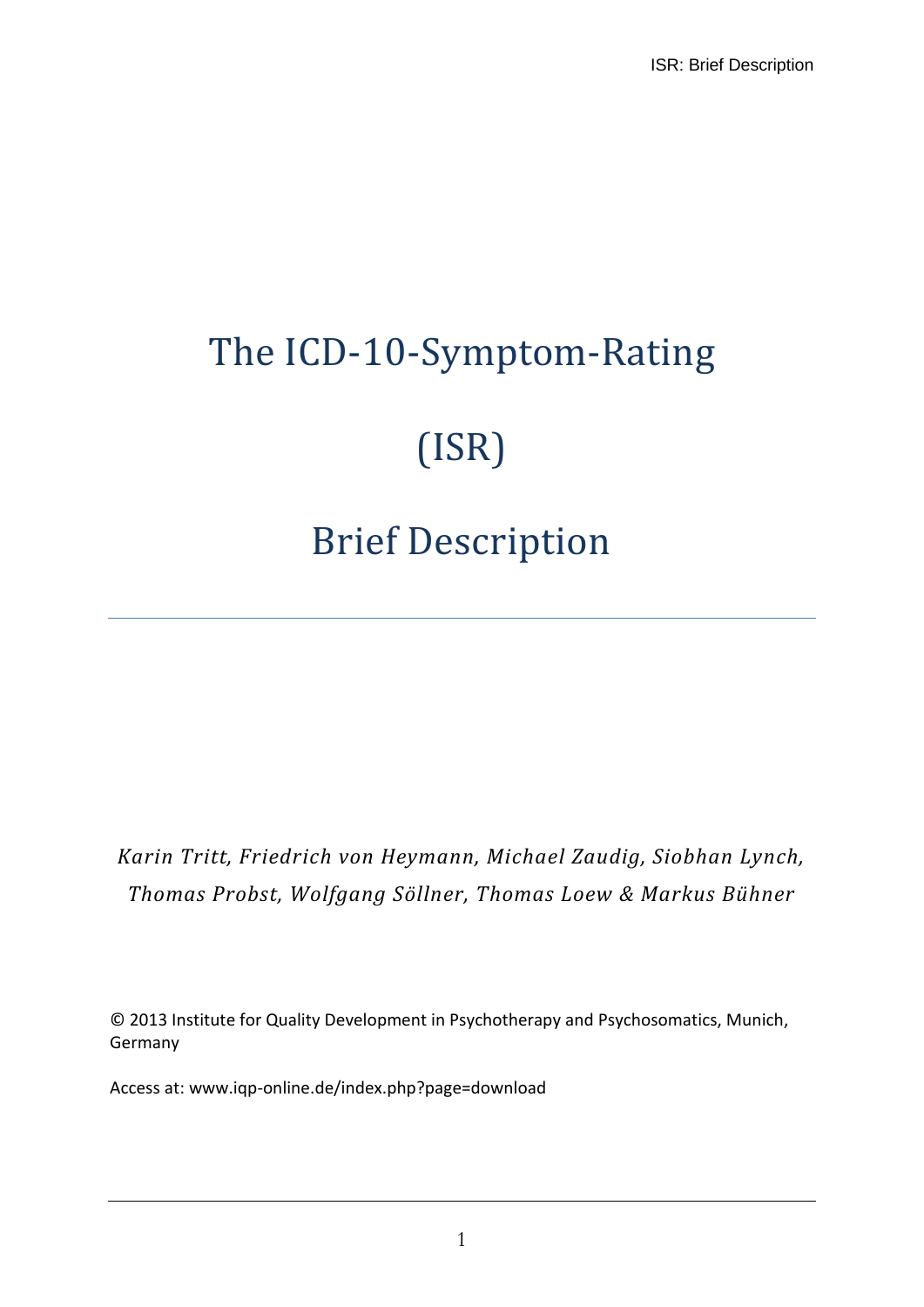# **Table of Contents**

| $\mathbf 1$  |     | Construction of the Questionnaire ICD-10-Symptom-Rating (ISR) 3 |  |
|--------------|-----|-----------------------------------------------------------------|--|
|              | 1.1 |                                                                 |  |
|              | 1.2 |                                                                 |  |
|              | 1.3 |                                                                 |  |
| $\mathbf{2}$ |     |                                                                 |  |
|              | 2.1 |                                                                 |  |
|              | 2.2 |                                                                 |  |
|              | 2.3 |                                                                 |  |
|              | 2.4 |                                                                 |  |
| 3            |     |                                                                 |  |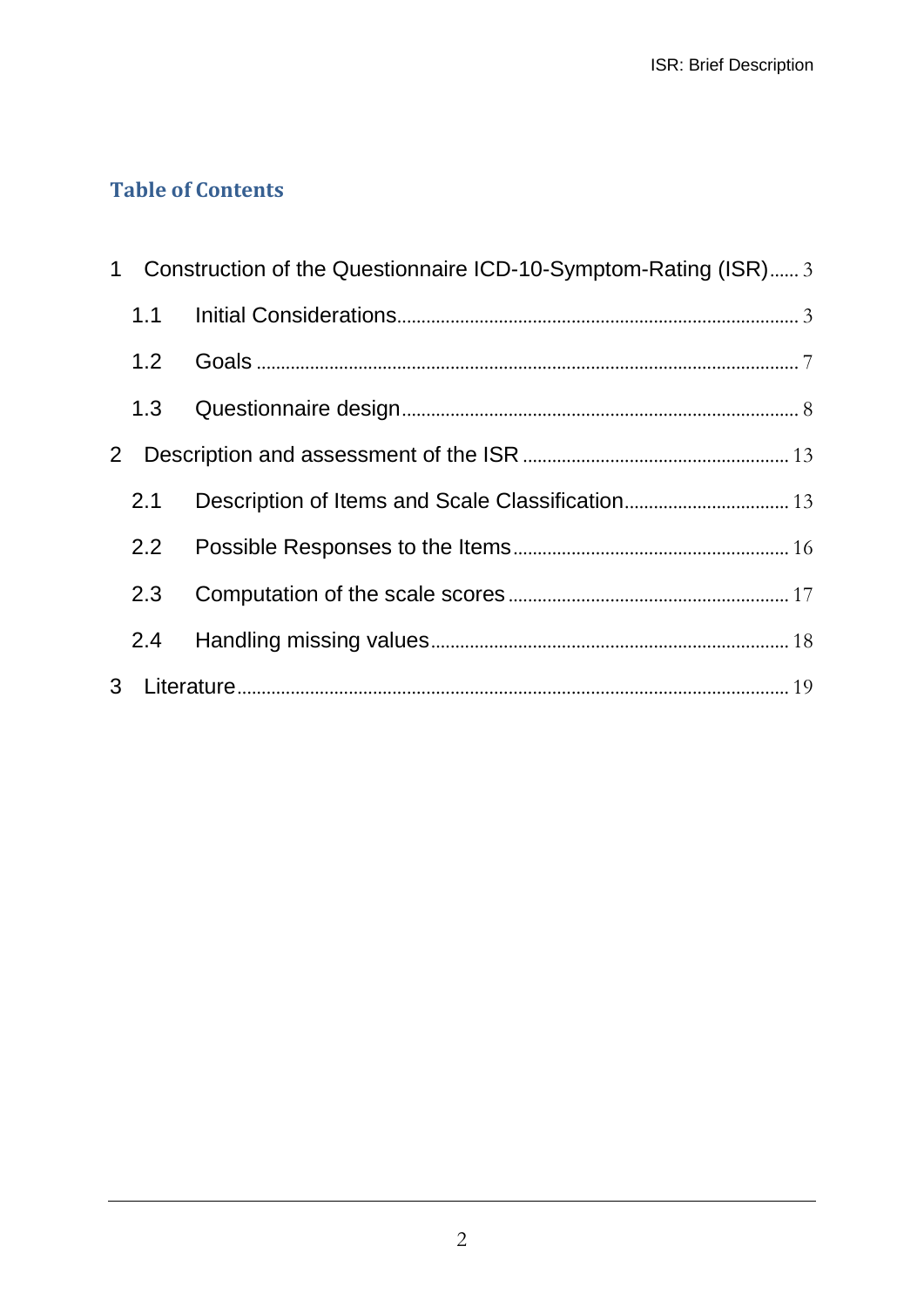# <span id="page-2-0"></span>*1 Construction of the Questionnaire ICD-10-Symptom-Rating (ISR)*

#### <span id="page-2-1"></span>**1.1 Initial Considerations**

In medical science - and therefore also in psychosomatics and psychology - the assessment of symptoms is an essential aspect of the evaluation and diagnosis of psychological disorders (Uexküll & Wesiack, 2003). Symptoms can be considered as both a "subjective sign of illness, as stated by the person concerned" (Uexküll & Wesiack, 2003), as well as an "objective disorder as determined by an expert" (Stieglitz, 2008). However, symptoms may have different relevance for patients, their relatives, therapists and health care providers.

*Patients and their relatives*: The perception of symptoms is perceived as the first indicator of an illness and may lead to the utilization of medical and psychotherapeutic services (Tritt et al., 2010a). Furthermore, patients and relatives use subjectively perceived changes in symptoms as a foundation for the evaluation of the success of a specific treatment.

*Therapists*: The evaluation of symptoms is used by doctors and therapists as a basis for the classification of the syndrome. Syndromes are, according to Stedman (2005), an aggregate of symptoms and signs associated with any morbid process, together constituting the picture of the disease. These symptoms and signs are used for assessing psychopathology as well as for providing a diagnosis from a specific classification system (Stieglitz, 2008), like the ICD-10 (World Health Organization, 1992) or the DSM-IV (American Psychiatric Association, 2000). The evaluation of syndromes is also used to document any changes induced by the therapy and thus allows for the assessment of any medical or psychotherapeutic effects (Hill & Lambert, 2004).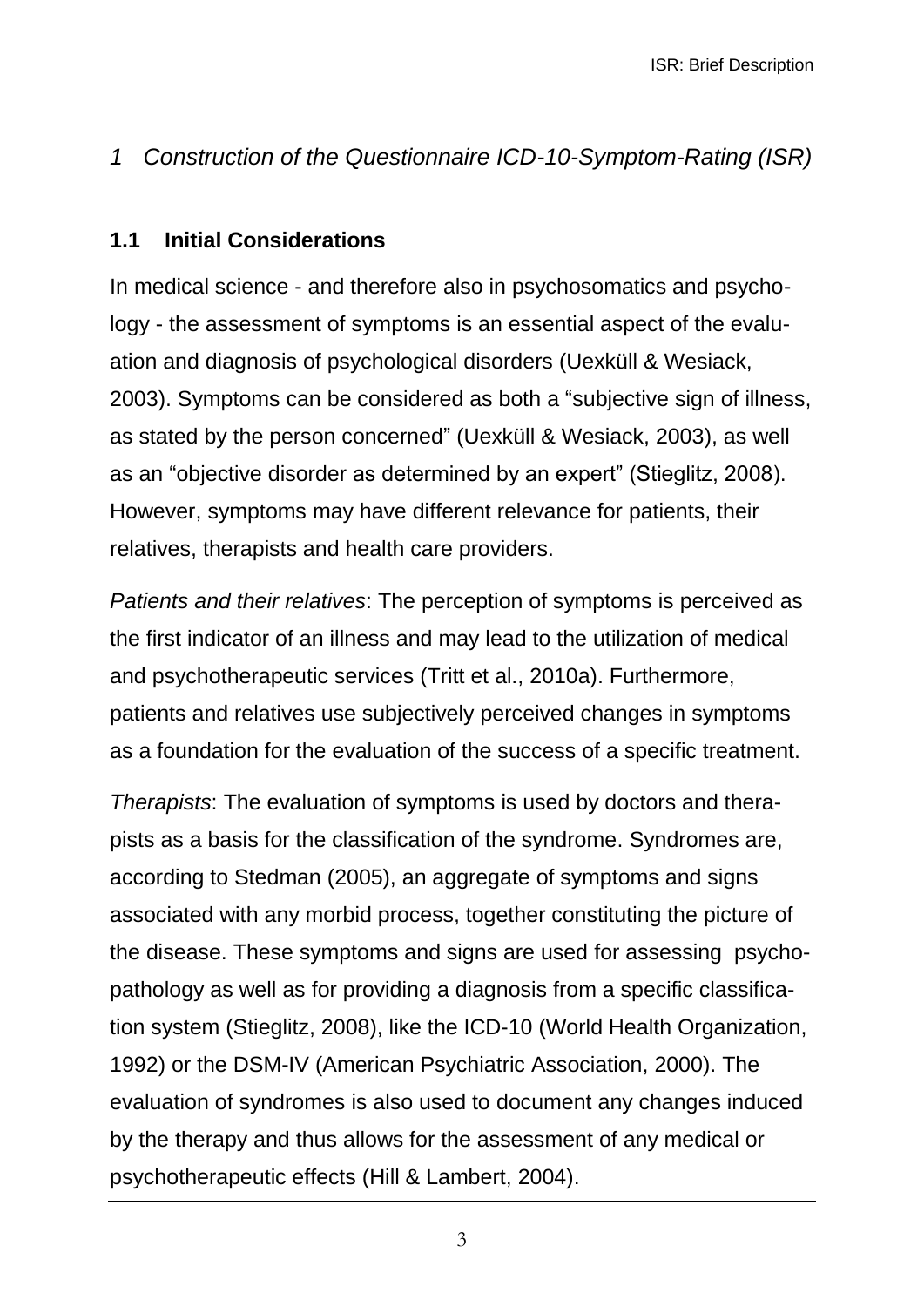*Health care providers*: In general, more credibility is ascribed to so-called Patient Reported Outcomes than to treatment evaluations from physicians. The patients' perception and their satisfaction regarding their treatment (including their treatment success) is an important factor for health care providers, especially when the health care providers are in competition with other providers. In general, the provision of indemnification by a health care provider is normally determined by a doctor or psychotherapist assigning an ICD-10–diagnosis (World Health Organisation, 1992). With the ICD-10, chapter V (for psychological disorders), a criteria oriented approach was taken as the foundation for ascribing diagnoses of mental disorders, based on simple observable and explorative psychopathological criteria pertaining to time and the course of illness. Most of these criteria are symptoms (Freyberger & Stieglitz, 1996). It has also be repeatedly demonstrated that psychological symptoms can influence the course of other somatic illnesses. Accordingly, the assessment of psychological symptoms can be relevant for health care providers, especially when mental disorders are covered by the specific insurance policy.

All these factors may be considered relevant reasons why symptom assessment plays such a central role in the diagnosis and evaluation of psychological disorders. Standardized surveys, based on psychometric ratings made by patients, are frequently used in routine care (von Heymann et al., 2003; Tritt et al., 2007). However, the use of extensive psychometric testing in research and clinical practice is highly time consuming and usually involves high license fees. This is especially true when comprehensive questionnaires, which assess a variety of disorders, and disorder-specific assessments are used at the same time (Herzog, Stein & Wirsching, 2000; Kazdin, 1994).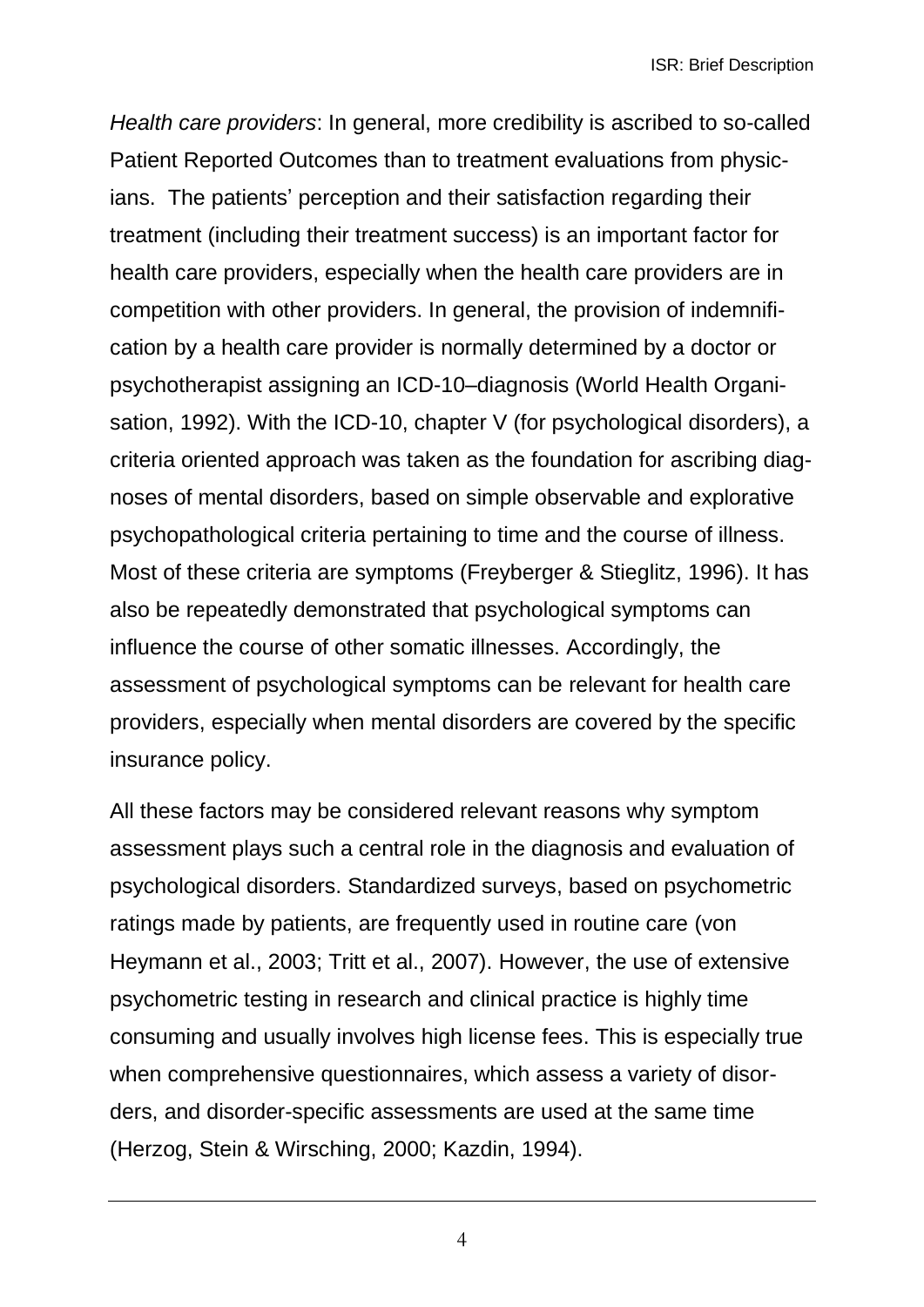In order to address this, one approach may be to rate each disorder with a disorder-specific questionnaire, i.e. for eating disorder patients an instrument for the evaluation of eating disorder symptoms would be used. It certainly does not make any sense to use an anxiety or depresssion scale to evaluate changes in such symptoms. Circumstances become much more complicated in such cases where the goal is to evaluate all co-morbid psychological disorders, which – depending on interest and research topics – may hold a few advantages: Usually patients (especially inpatients) manifest more than one psychological diagnosis. For example, in a large psychosomatic consecutive sample (Tritt et al., 2003) patients exhibited on average 2.1 different ICD-10 mental diagnoses and in a larger psychiatric sample (Härter et al., 2004) the patients featured 2.24 ICD-diagnoses. In general, the more co-morbid Fdiagnoses the patient presents with, the longer and more intensive the therapy is (von Heymann et al., 2003). Focusing on the main psychological diagnosis is not always the solution, as the key aspect of the therapy may change during treatment and the increased consumption of resources due to the co-morbidity would then not be taken into account. Another problem is that the extent and scope of co-morbidity is often only fully realized some time after the therapy has started and a delayed assessment of symptoms (in comparison to an evaluation of the symptom-status at initial assessment) often has negative effects on the evaluation of the therapeutically induced changes, since patients often report a more or less quick reduction of symptoms quite early in therapy. Adding to this point is the fact that completing multiple questionnaires may overtax a patient with high co-morbidity and the administrative costs of creating a patient-specific package of questionnaires for each and every patient does not seem very practical. These may very well be the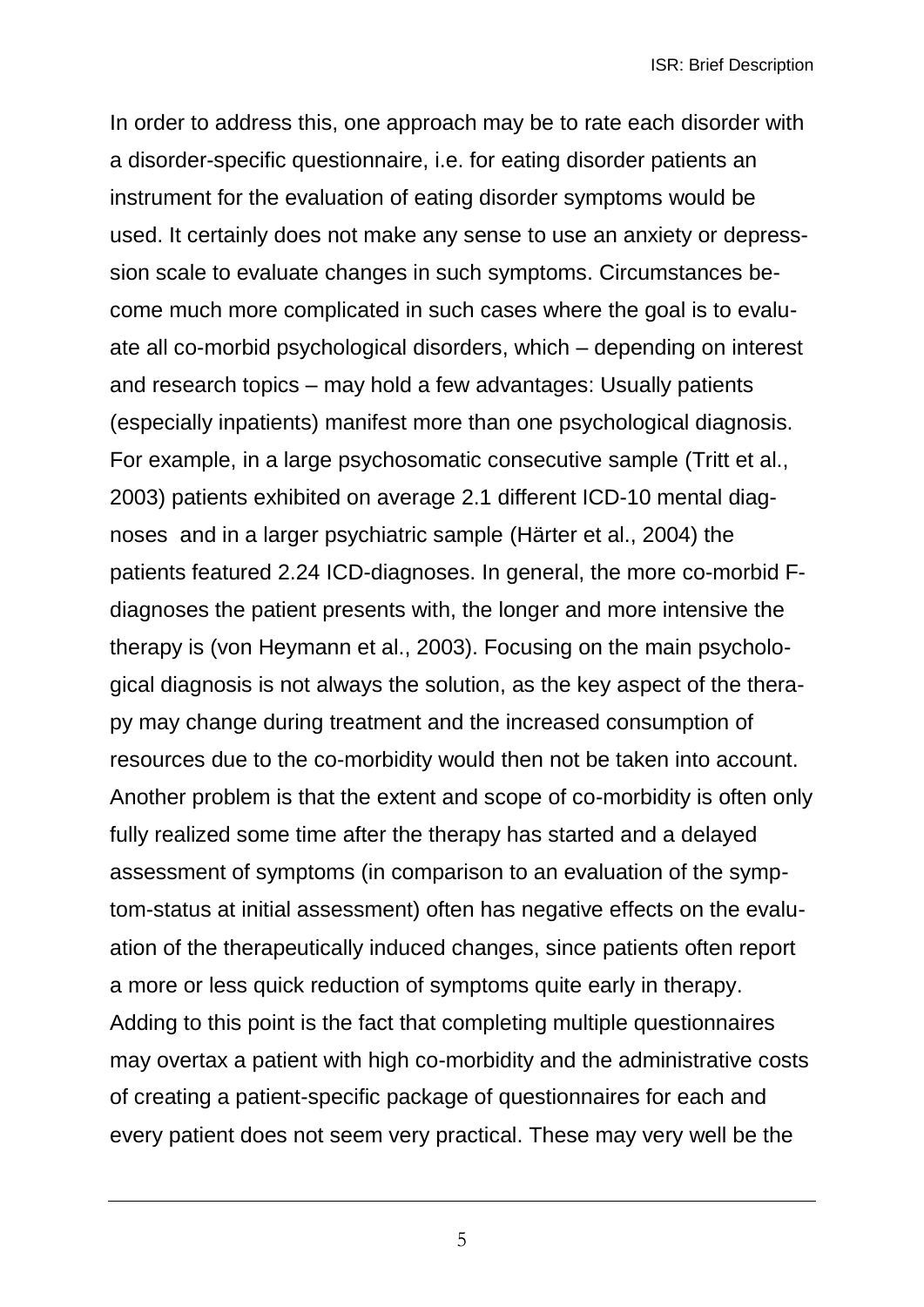ISR: Brief Description

reasons why comprehensive questionnaires, such as the Symptom Check List -90-R (Derogatis, 1994), are favored.

Initially we aimed at developing a license fee, extensive, far-reaching tool for the overall rating of symptoms by the patients, hence saving valuable resources and being suited for the comprehensive, multi-center application in the framework of Quality Assurance, in accordance with the requirements of the IQP-Project (Tritt et al., 2007). Ideally, we hoped that the test would use one screening item per syndrome. When a certain amount of symptomatic impairment was documented with an item, additional items could then be used in an adaptive testing mode in order to evaluate the syndrome. However, we encountered several obstacles: To execute such an approach, screening items with the required sensitivity and specificity must be available. Further considerations and empirical assessments proved that this path was not viable within the set parameters and desired quality (Zacharias, 2006). Furthermore it must be noted that not all relevant syndromes or symptoms (e.g. delusions, alcohol abuse or cognitive impairment) lend themselves to self-rating by the patient, which constitutes an additional problem. Taking these limitations into account, we endeavored to create a high quality, practical, and economic self-rating tool for the evaluation of symptoms limited to those psychological syndromes suitable for self-evaluation.

An additional idea during the conceptual phase of this project was the subject of the often mentioned doubts concerning the quality of research based on clinically diagnosed patients. The use of standardized diagnostic instruments, like the Structured Clinical Interview for DSM (SCID; First, Benjamin, Williams & Spitzer, 1997; First, Spitzer, Gibbon & Williams, 1997) or the World Mental Health Composite International Diagnostic Interview (CIDI; World Health Organisation, 1990), is a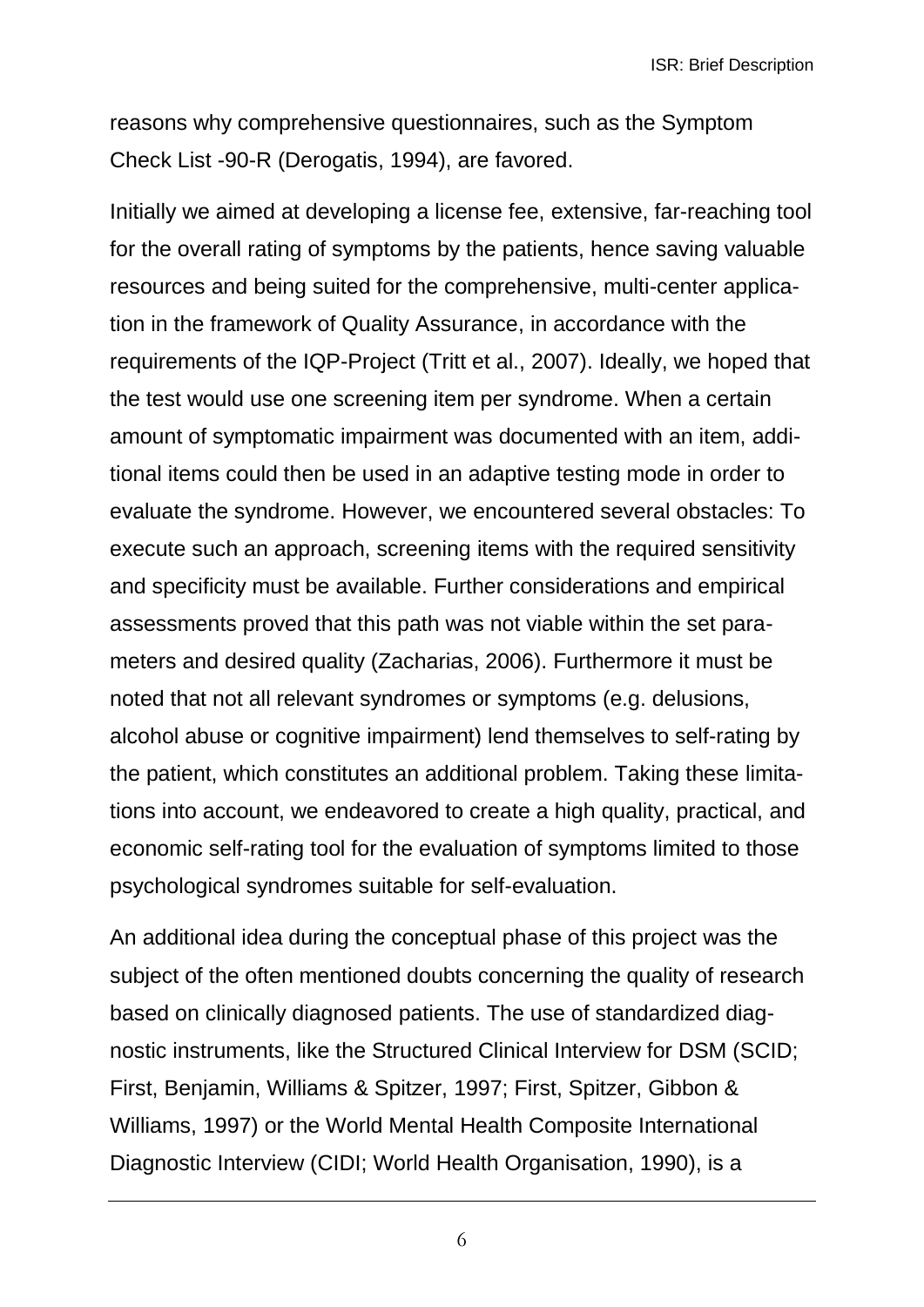solution to this problem, but these interviews have been viewed as involving a high consumption of resources, especially when used in routine care.

#### <span id="page-6-0"></span>**1.2 Goals**

-

The development of the ICD-10-Symptome Rating (ISR) also aims at bridging the gap between a comprehensive, symptomatic evaluation of psychological disorders and a valid, standardized ICD-diagnosis. It is planed to use the ISR-results as a foundation to be optionally supplemented with a computer program offering efficient standardized ICDdiagnoses. The ISR represents the first step in this dual tiered project. The goal for the overall project<sup>1</sup> had to be taken into account while formulating the items of the ISR. The primary goal of the questionnaire is the evaluation of the momentary state and changes occurring over time pertaining to psychological symptoms based on self-rating by the patient. Additionally, the ISR performs a screening function for the second tier of the project, which seeks to improve the quality of ICD-10-diagnoses given in routine care and in research. Based on the results of the different ISR modules (subscales), additional items can be offered within the framework of adaptive testing, which will be used to direct the patient and diagnostician through the specific ICD diagnostic algorithms, resulting in standardized ICD-10 diagnoses. While the ISR is available as an independent questionnaire in diverse forms (paper/pencil – version, electronic versions with automated ratings) the second tier of the ICD-10 diagnostic will only be available electronically.

<sup>1</sup> For additional information on test design and goals please view Tritt et al, 2008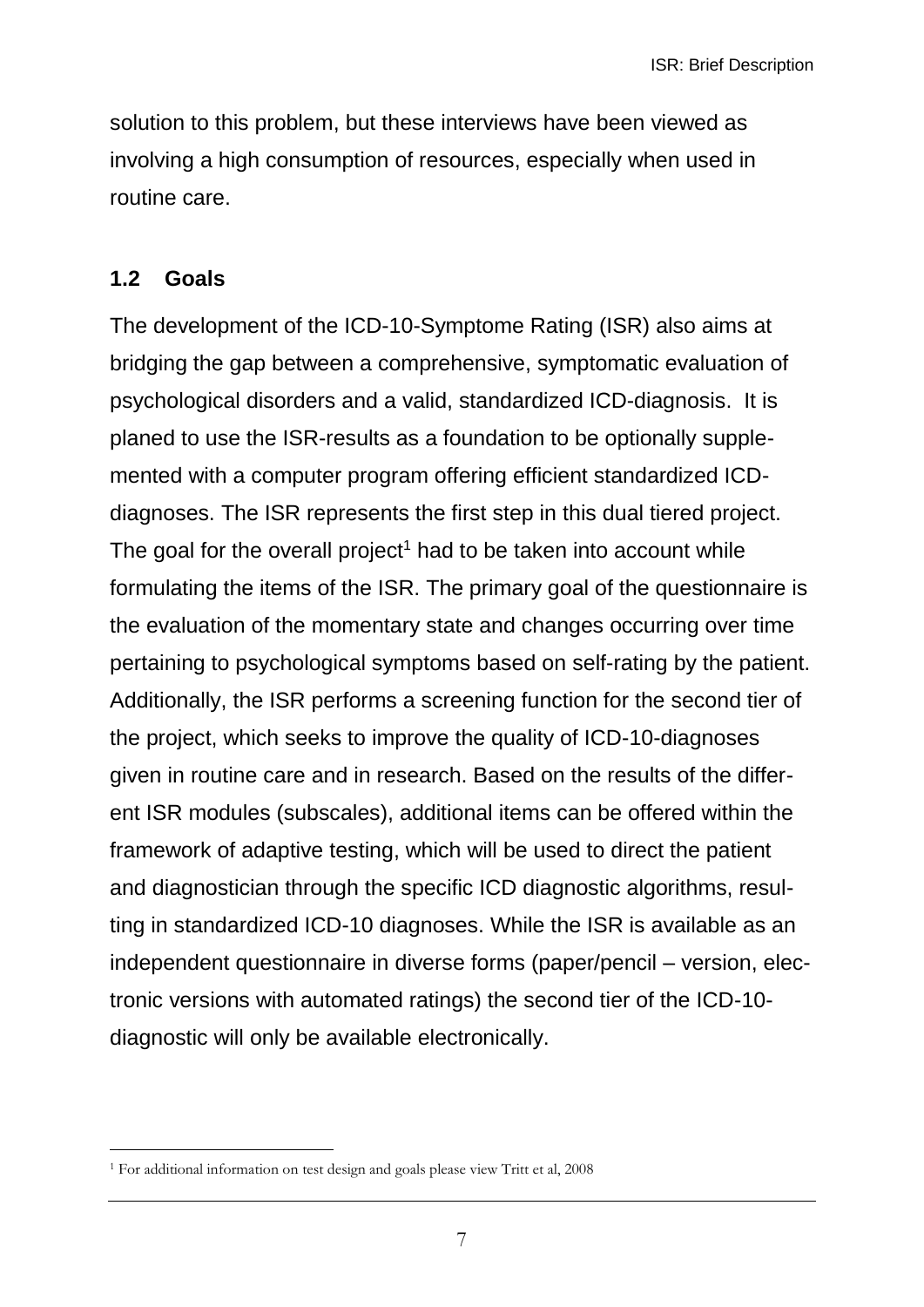ISR: Brief Description

#### <span id="page-7-0"></span>**1.3 Questionnaire design**

In compliance with the aforementioned ideas, the ISR is suitable for use with adults and juveniles within the framework of out-patient and inpatient routine care, mental health service research, quality assurance and general research. It is the intention to cover as broad a spectrum of psychological symptoms as possible. The design of the ISR is based on chapter V (F) of the ICD-10 (World Health Organisation, 1992), which has established a worldwide consensus concerning the relevance of specific symptoms for the evaluation of psychological disorders and their diagnostics. During the first phase of the development, the diagnoses stated in the ICD-10 were summarized as syndromes by a panel of five experts. Subsequently, each of these syndromes was rated by these experts to see whether the majority of symptoms, belonging to the specific syndrome, were suitable for reliable, valid and honest selfratings by patients. The experts could assess the suitability of each syndrome with "yes", "undecided" or "no". The results of the expert panel may be viewed in appendix I of the test manual. The syndromes with less than five consistent evaluations by the experts were discussed. With three exceptions all syndromes with a minimum of four "yes" votes were formulated as items for the tool. All three exceptions "nonorganic sleep disorders syndrome" (ICD-10 F51), "Mental and behavioural disorders associated with the puerperium, not elsewhere classified" (ICD-10 F53) and "psychological and behavioural factors associated with disorders or diseases classified elsewhere" (ICD-10 F 54) were deemed to be nonefficient as individual syndromes in the ISR due to symptomatic overlap with other syndromes or the level of medical knowledge required to allow for adequate differentiation with other disorders. The decision was taken to cover these syndromes in the second tier of the overall project, aiming at standardized ICD-diagnostics. Obviously some of the ISR items may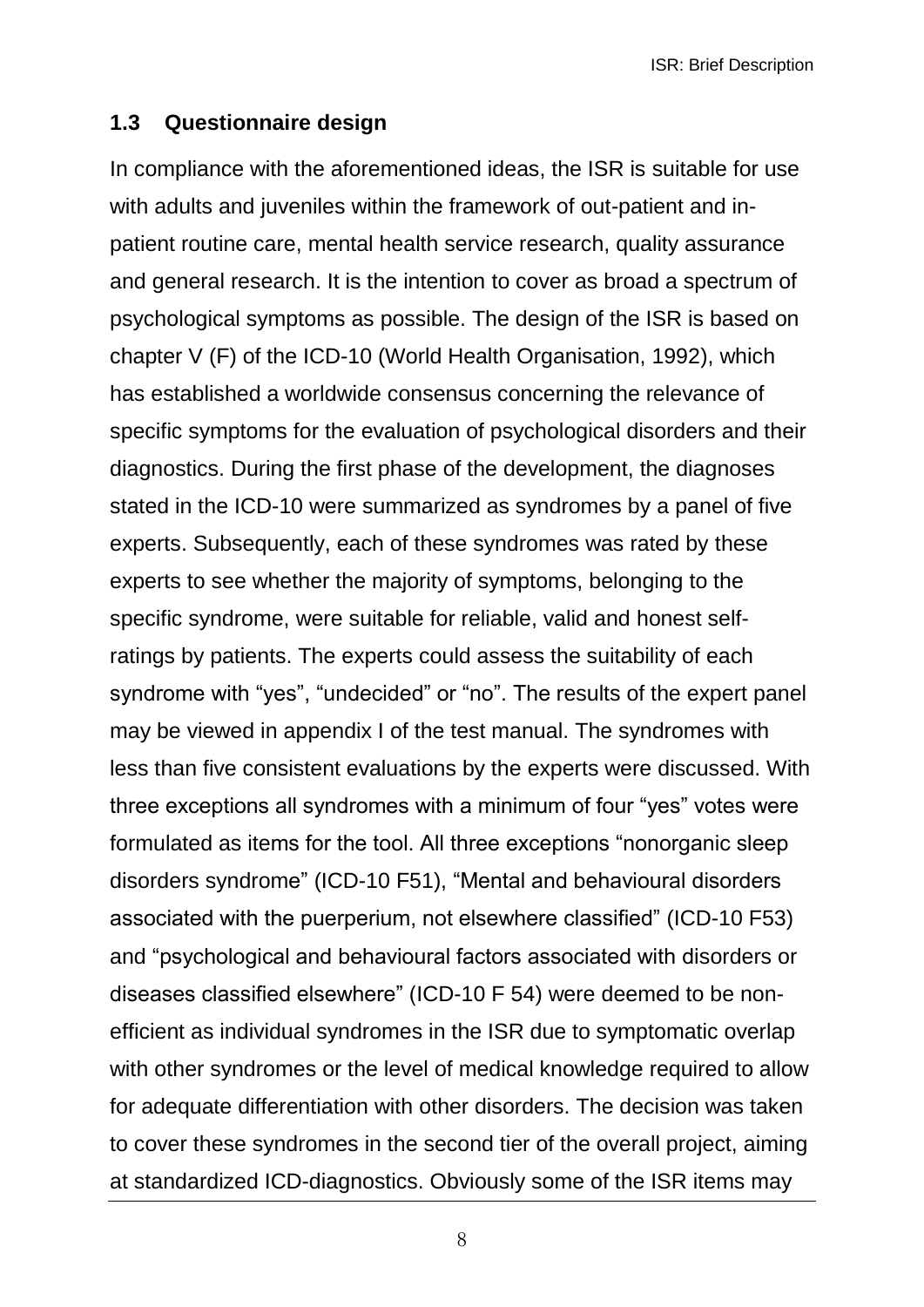be viewed as first indicators for these three exceptions, i.e. the question concerning a "sleeping disorder" may point to a depression but also to a "nonorganic sleep disorder"; on another line the items for somatoform disorders may be seen as a first indicator for "psychological and behavioural factors associated with disorders or diseases classified elsewhere".

The syndromes, derived in this manner, are noted with their related ICD-10 diagnosis (in parentheses). The syndromes which were deemed suitable according to the criteria mentioned above are marked with "\*\*":

- Organic, including symptomatic, mental disorders syndrome (F0)
- Mental and behavioural disorders due to psychoactive substance use syndrome (F1)
- Schizophrenic, schizotypal and delusional disorders syndrome (F2)
- Manic disorders syndrome (F30)
- Bipolar disorders syndrome (F31)
- \*\*Depressive disorders syndrome (F32-F39)
- \*\*Anxiety disorders syndrome (F40-F41)
- \*\*Compulsive-obsessive disorders syndrome (F42)
- \*\*Severe stress disorder syndrome (F43.0 & F43.1)
- \*\*Adjustment disorders syndrome (F43.2)
- Dissociative disorders syndrome (F44)
- \*\*Somatoform disorders syndrome (F45)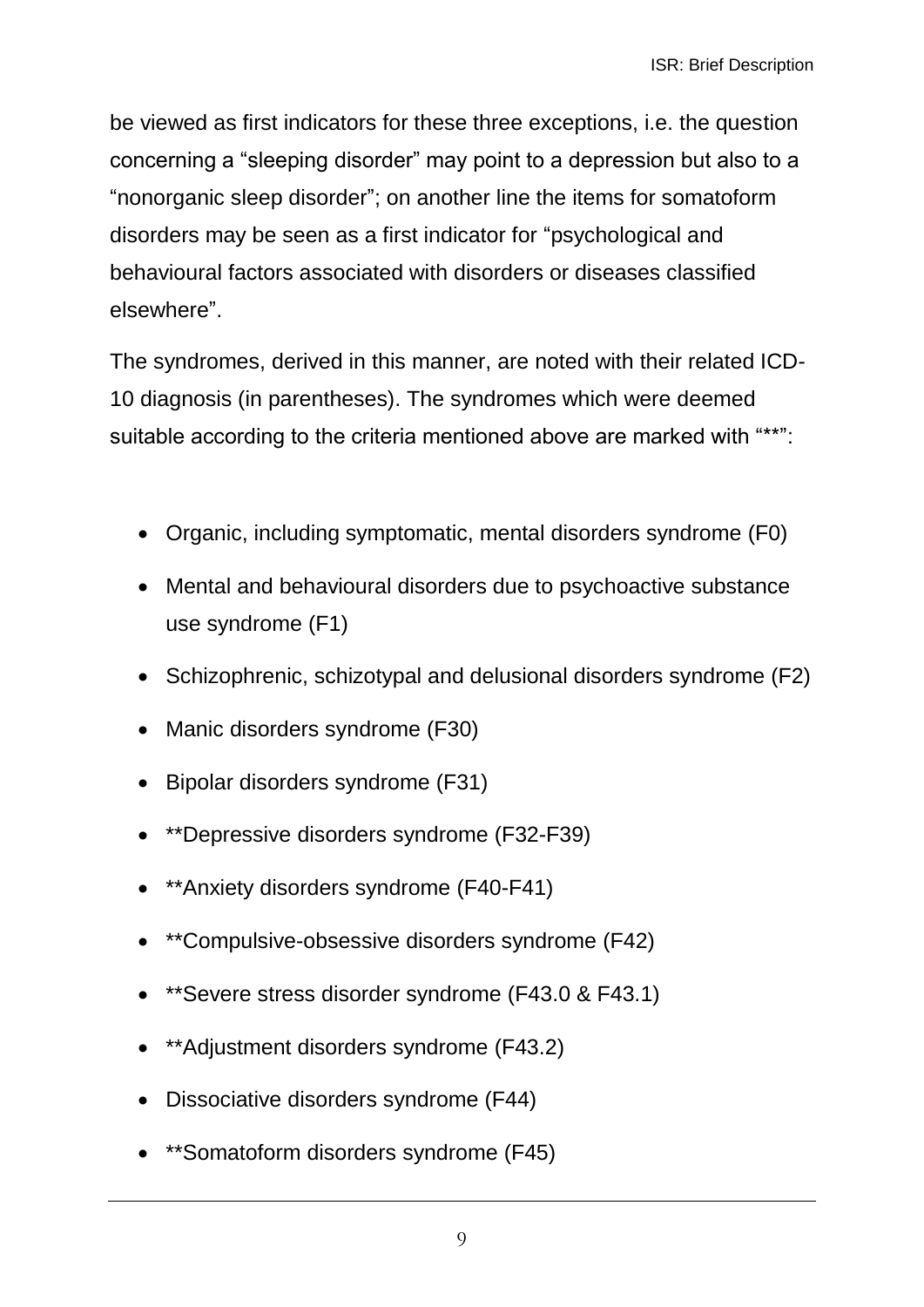- \*\*Neurasthenia syndrome(F48)
- \*\*Depersonalization syndrome (F48.1)
- \*\*Eating disorders syndrome (F50)
- \*\*Nonorganic sleep disorders syndrome (F51)
- \*\*Sexual dysfunction, not caused by organic disorder or disease syndrome (F52)
- \*\*Mental and hevavioural disorders associated with the puerperium, not elsewhere classified syndrome (F53)
- \*\* Psychological and behavioural factors associated with disorders and diseases classified elsewhere syndrome (F54)
- Abuse of non-dependence-producing substances syndrome (F55)
- Personality disorders syndrome (F60-F61)
- \*\*Enduring Personality changes syndrome (F62)
- Habit and Impulse disorders syndrome (F63)
- \*\*Gender identity disorders, disorders of sexual preferences and psychological and behaviorual disorders associated with sexual development and orientation syndrome (F64-F66)
- Factitious disorders syndrome (F68)
- Mental retardation syndrome (F7)

In the next step, we formulated items for each of the suitable syndromes in accordance with the ICD-10. Like the criteria used for the syndrome ratings, items were formulated only for such symptoms deemed suitable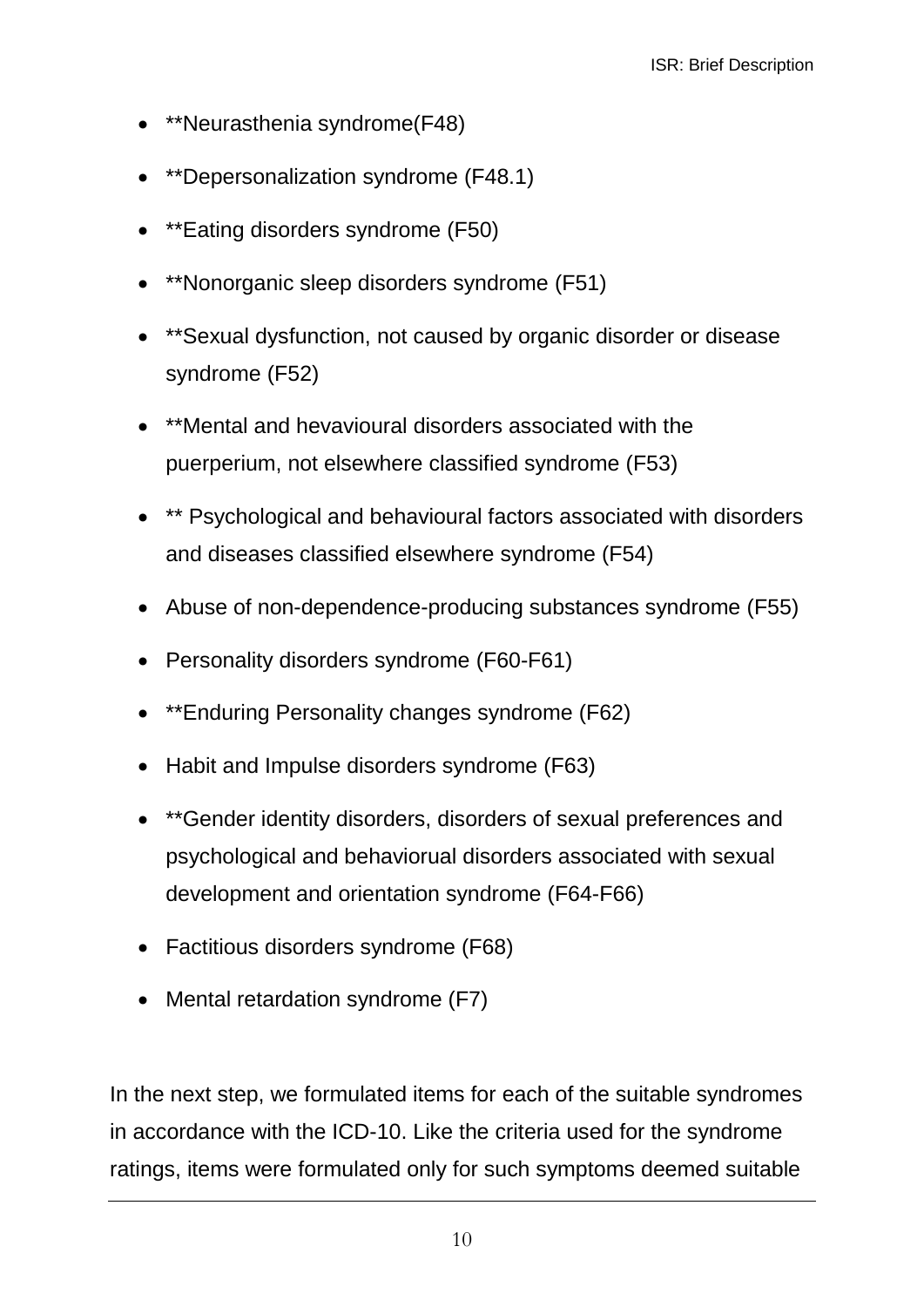for reliable, valid and honest self-ratings by patients. In order to construct a relatively short instrument, only those items were to be included in the questionnaire, which were frequently specified by those patients experiencing the syndromes in question or which corresponded to the comprehensive diagnostic criteria of a syndrome. This approach also aimed at preventing a leveling of the scale scores, which would occur through inclusion of infrequently experienced symptoms.

The ISR pilot version 1.0 (Zacharias, 2006) included 36 items, consisting of six subscales: 1) depressive syndrome 2) anxiety syndrome, 3) compulsive-obsessive syndrome, 4) somatoform syndrome, 5) eating disorder syndrome and 6) the supplementary items, consisting of a variety of single items having a "screening" function for some further syndromes. One should note that the supplementary items do not represent a singular construct and therefore should not be construed as a scale per se. However, a mean of these items is used in the calculation of the ISR total score, which assess the overall severity of the patient's impairment.

During the first pilot study of the ISR some questions that had been raised during the conceptual phase and item formulation of the questionnaire were examined empirically with  $N = 109$  psychosomatic inpatients from four institutions (Zacharias, 2006). For instance, the symptoms used in the ICD-10 to diagnose a depressive disorder were evaluated as to how often they were actually present in the patients of this sample. Furthermore the possibility of a simultaneous evaluation of ICD-10 diagnostic criteria consisting of two components (e.g. "I lack self-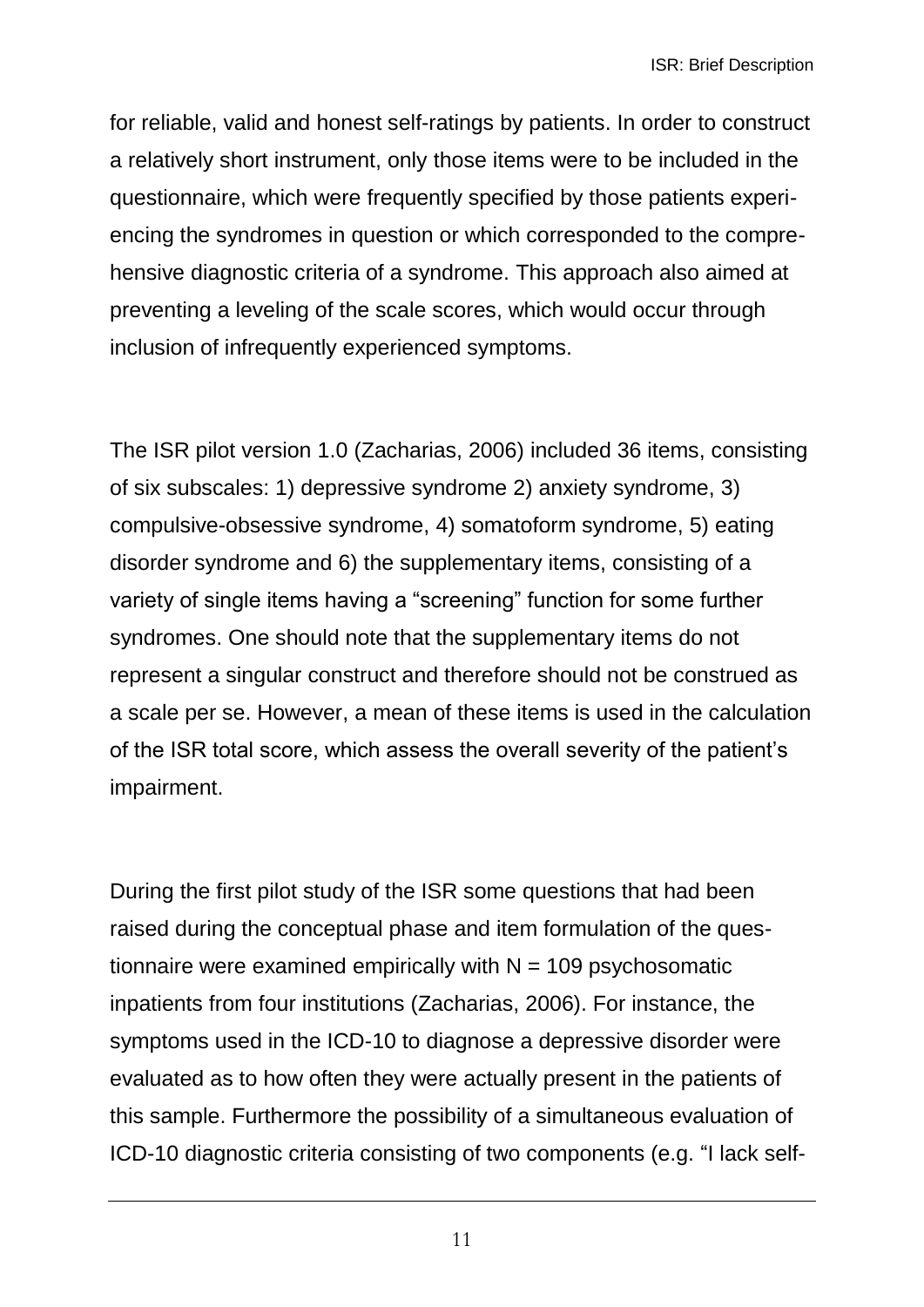esteem and self-confidence") was investigated (Bühner, 2011): The two components were combined as one item and also examined individually as two separate items so that all three answers could be correlated with each other.

Within this pilot study the linguistic and contextual comprehensibility of the item formulation (cognitive debriefing) and viability were also checked and improved. In addition, this data was used for a first cross validation with the SCL-90-R (Franke, 20029 and the PHQ-D (Loewe et al., 2002). On the basis of the results of the first pilot study, the tool was refined in a 2.0 version consisting of 29 items. Some scales were slightly modified: For instance the question concerning suicidal tendencies was answered by 88.6 % of the patients diagnosed with a depressive disorder with "does not apply" or "applies a little"; as this item for obvious reasons is deemed too critical from a clinical point of view to do without, it was relocated as a supplementary item. In the meantime, norms have been established for the ISR version 2.0 (Tritt et al., 2010b) based on a comparison of a larger inpatient sample  $(N = 12,265)$  from 18 German clinics with a representative sample of adults from the Germany ( $N =$ 2,512).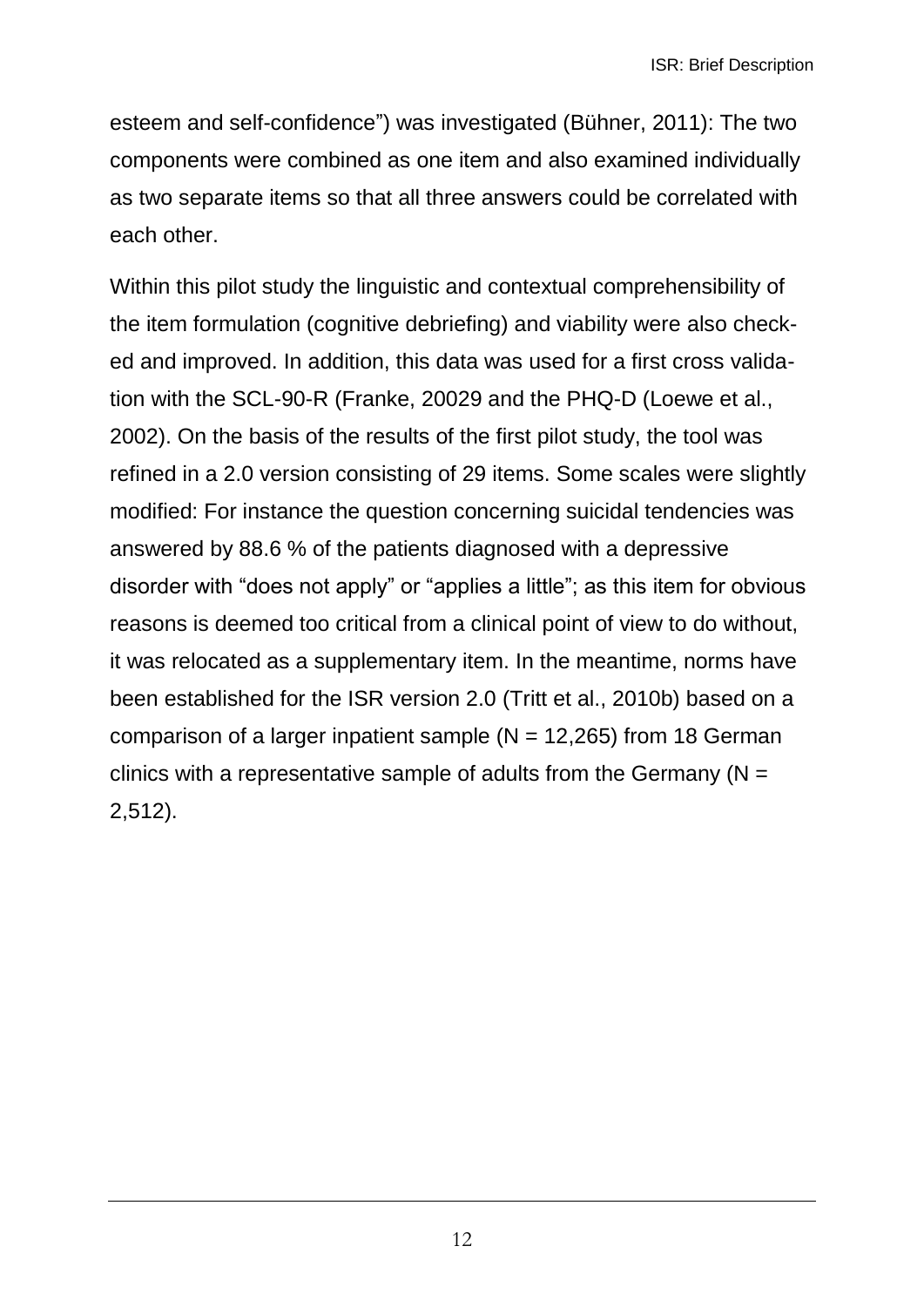# <span id="page-12-0"></span>*2 Description and assessment of the ISR*

This chapter describes the ISR. The items of the individual ISR modules, the supplementary items, and the possible responses to the items are presented first. Details regarding the computation of the ISR test scores are then described. As already stated, the supplementary items do not represent an individual construct. They include items, which a) can be ascribed to several syndromes, or b) screening items, which can be used as first indicators generating a more comprehensive search for impairment in other syndromes. Attribution of these items to the ICD-10 code of F-diagnosis can be found in parentheses before each supplementary item.

# <span id="page-12-1"></span>**2.1 Description of Items and Scale Classification**

The individual items of the ISR are presented sequentially below. Since the ISR results may be used subsequently as the foundation for providing an optional standardized ICD diagnosis, all items of a scale are presented together instead of randomly. As shown below, scale classification of the items is clarified by stating the name of each scale before presenting the corresponding ISR items. Obviously these scale names and therefore the item classifications are not mentioned on the ISR questionnaire.

#### *Depressive Syndrome – 4 Items:*

(Depression item 01) I feel down and depressed.

(Depression item 02) I no longer enjoy doing things I used to enjoy.

(Depression item 03) When I want to do something I lack energy and get tired quickly.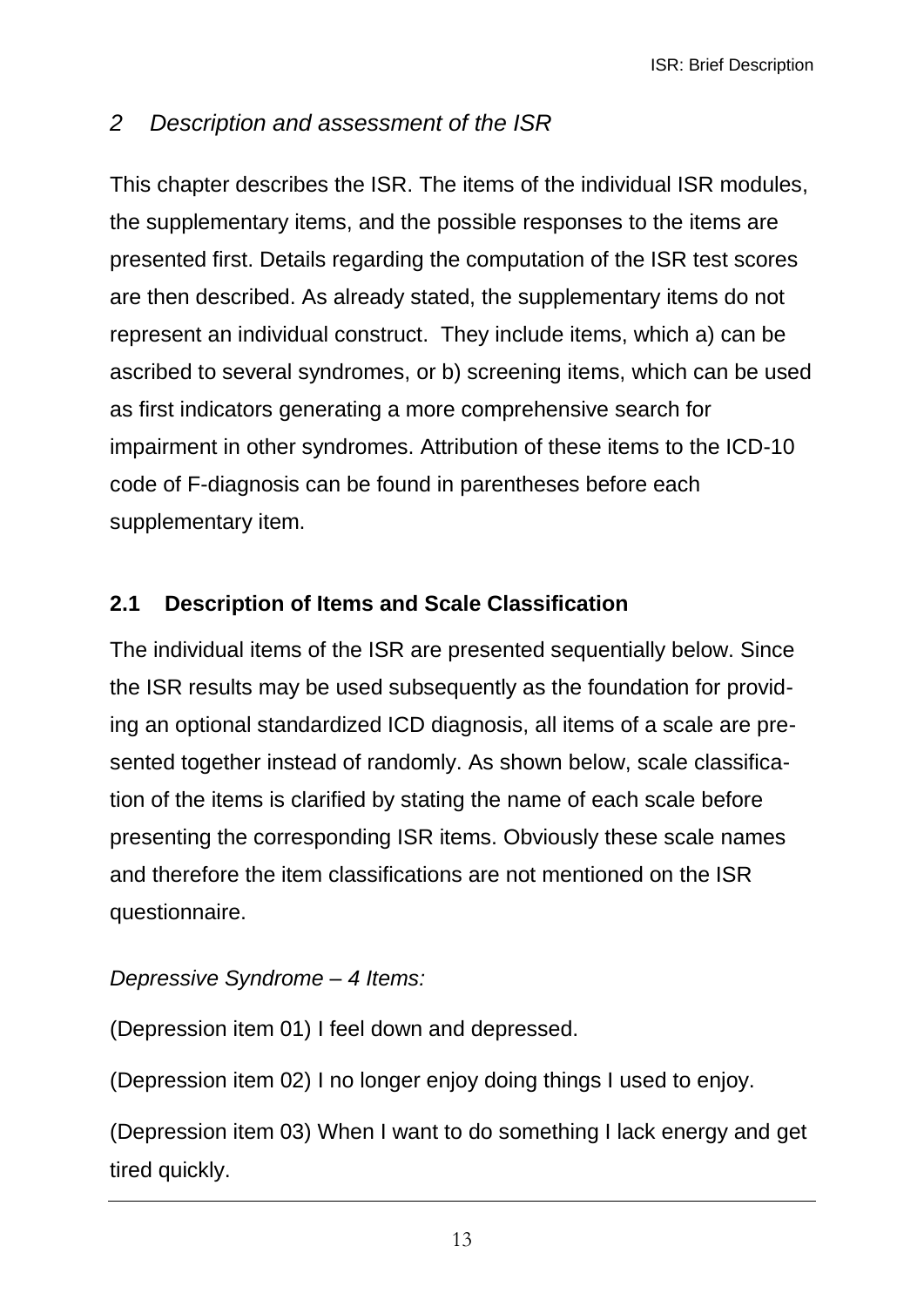(Depression item 04) I lack self-esteem and no self-confidence.

#### *Anxiety Syndrome – 4 Items:*

(Anxiety item 01) I suffer from inexplicable anxiety attacks or fear situations that seem harmless to others.

(Anxiety item 02) Feeling intense anxiety in such harmless situations, I suffer physically from problems, such as rapid heartbeat, shortness of breath, dizziness, chest pains, choking sensations, trembling, inner restlessness, or tension.

(Anxiety item 03) I try to avoid these harmless frightening situations.

(Anxiety item 04) Just thinking about a possible anxiety attack scares me.

#### *Compulsive-obsessive Syndrome – 3 Items:*

(Compulsive-obsessive item 01) I suffer from recurring, seemingly senseless thoughts or actions which I cannot stop (such as excessive hand washing).

(Compulsive-obsessive item 02) I try to resist recurring, seemingly senseless thoughts and actions, but often don't succeed.

(Compulsive-obsessive item 03) I suffer from upsetting, seemingly pointless thoughts and actions which interfere with my everyday life.

#### *Somatoform Syndrome – 3 Items:*

(Somatoform item 01) I feed the need to see a doctor about inexplicable physical problems.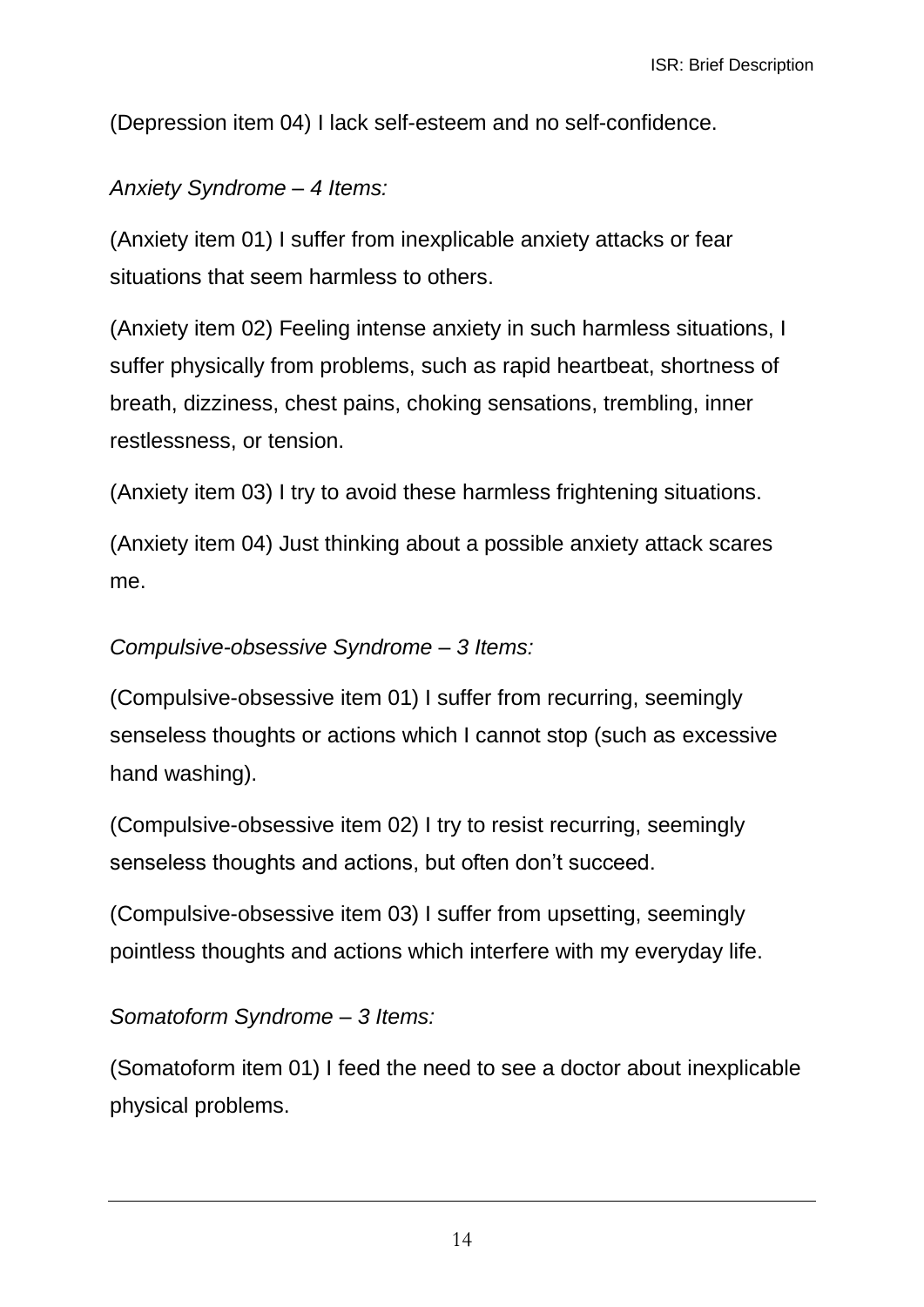(Somatoform item 02) I constantly worry about having a serious physical illness.

(Somatoform item 03) Several doctors have assured me that I'm not seriously ill, but I have a hard time believing them.

#### *Eating disorder Syndrome – 3 Items:*

(Eating disorder item 01) I control my weight with low-calorie foods, by vomiting, with drugs (such as laxatives), or through extensive exercise.

(Eating disorder item 02) I think a lot about food and worry constantly about gaining weight.

(Eating disorder item 03) I spend a lot of time thinking of ways to lose weight.

### *Supplementary Items – 12 Items:*

(Supplementary item 01- Indication for depression or organic, including symptomatic, mental disorders (ICD-10 F0) and others) I have a difficult time concentrating.

(Supplementary item 02 – Indication for depression) I think about committing suicide.

(Supplementary item 03 – Indication for depression and non-organic sleep disorders (ICD10 F51) I have problems sleeping.

(Supplementary item 04 – Indication for depression and others) My appetite is diminished.

(Supplementary item 05 – Indication for organic, including symptomatic, mental disorders (ICD-10 F0) as well as stress) I keep forgetting things.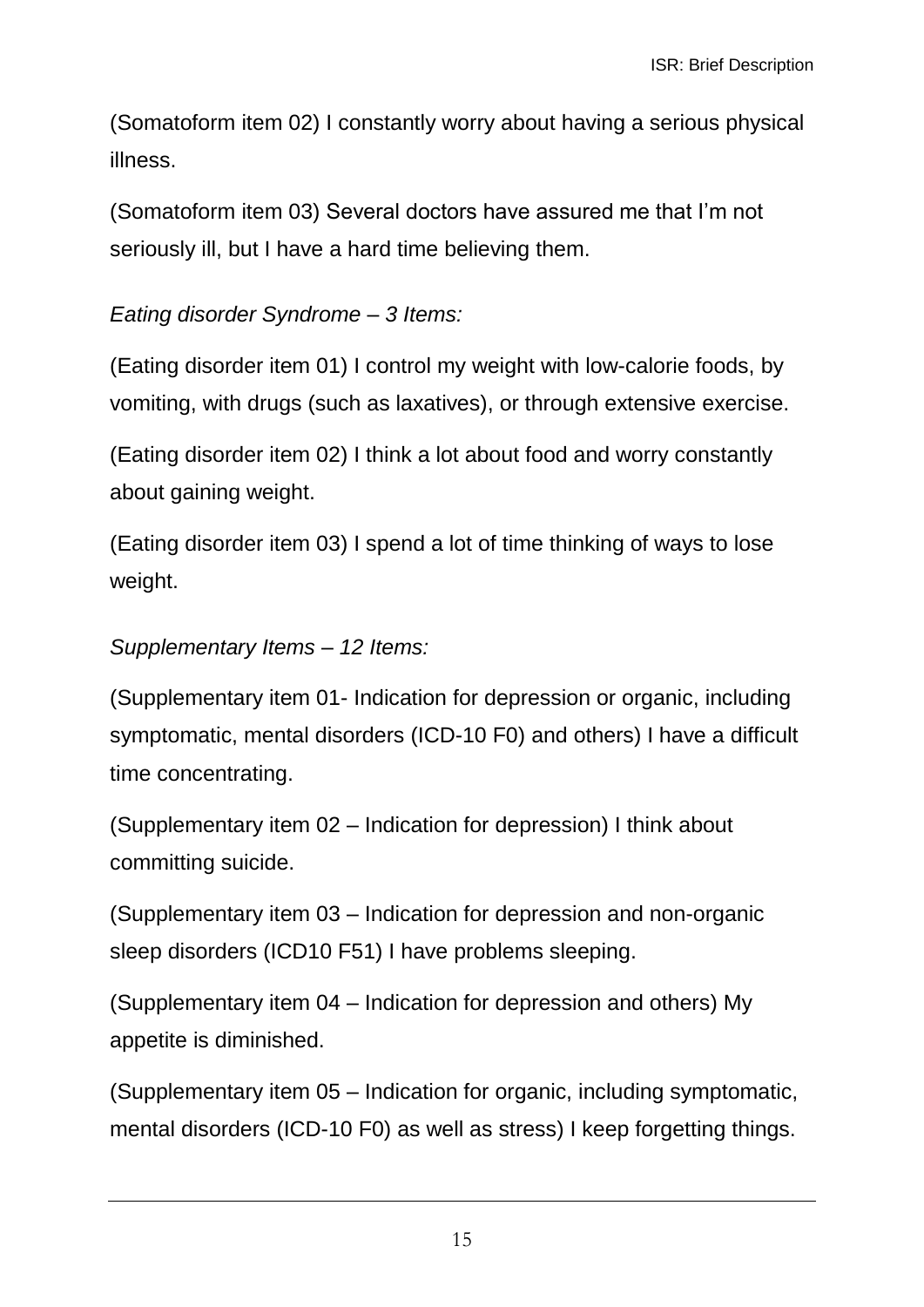(Supplementary item 06 – Indication for ICD-10 F43.1) I suffer from recurring dreams or flashbacks of horrible events.

(Supplementary item 07 – Indication for ICD-10 F43.2) I have mental difficulties due to intense everyday stress (such as being seriously ill, losing my job, or separating from my partner).

(Supplementary item 08 – Indication for ICD-10 F48.1) I no longer perceive my feelings and experiences as my own.

(Supplementary item 09 – Indication for ICD-10 F48.1) The people and environment around me suddenly appear unreal, distant, and lifeless to me.

(Supplementary item 10 – Indication for ICD-10 F52) I have difficulties engaging in sexual activities.

(Supplementary item 11 – Indication for ICD-10 F62) I've changed significantly over the past years after having experienced an extremely stressful event (such as a head injury, a wartime experience, or abuse).

(Supplementary item 12 – Indication for ICD-10 F65/F66) I have a problem with my sexual preferences.

#### <span id="page-15-0"></span>**2.2 Possible Responses to the Items**

The symptoms rated by the ISR are not assessed in a binary fashion (like in the ICD-10: symptom present vs. not present) but by severity:

 $0 =$  does not apply

- $1$  = applies a little
- $2$  = applies quite a bit
- $3$  = applies to a great extent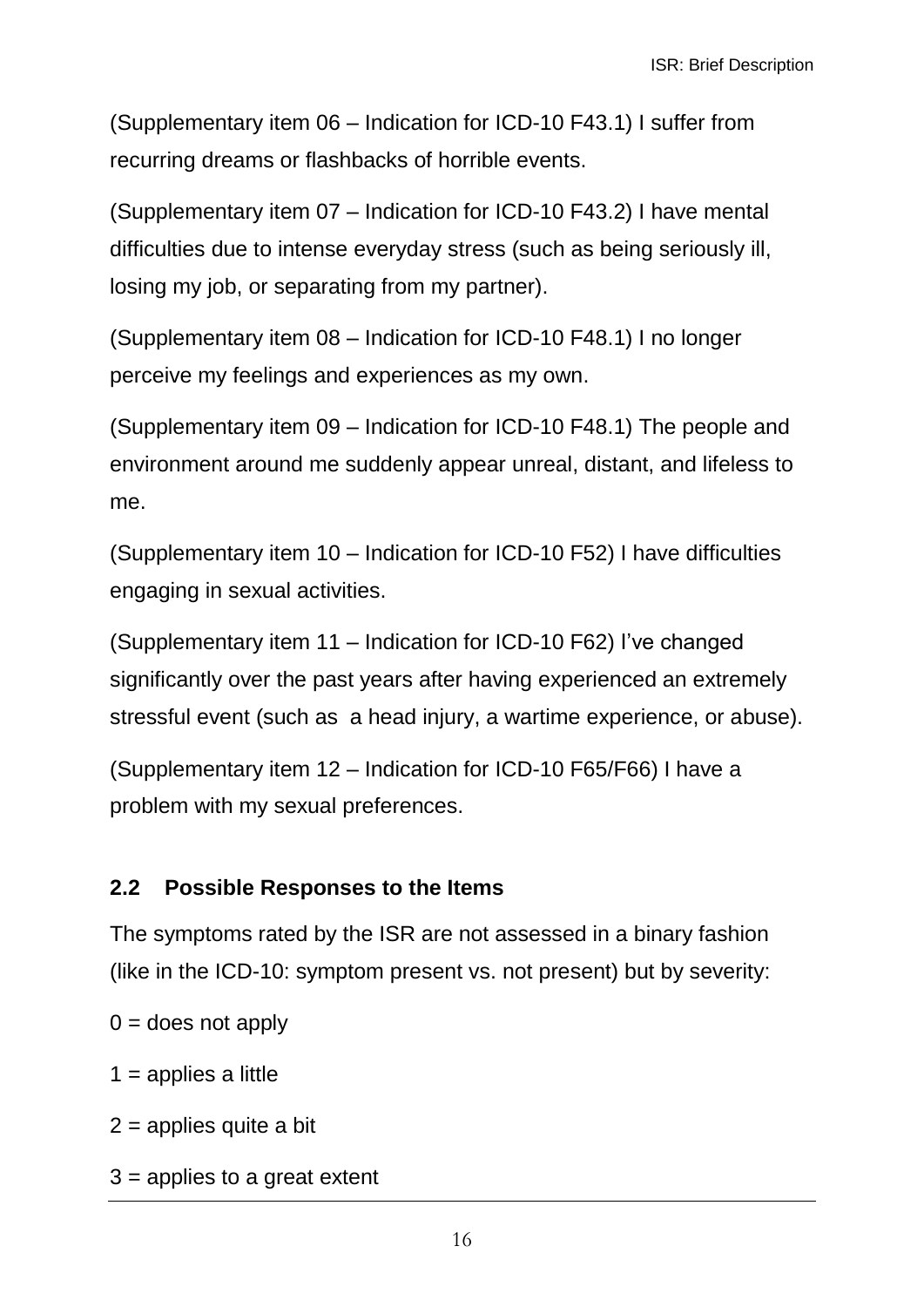$4 =$  applies extremely.

#### <span id="page-16-0"></span>**2.3 Computation of the scale scores**

To calculate the scores of the individual scales, the values ascribed to each item response (note "Possible Responses to the items, § 2.2) are added to generate a sum score . This sum score is then divided by the summands (number of items of this scale), resulting in a mean value of the items.

#### *Example:*

Depression score = (Depression item 1 + Depression item 2 + Depression item 3 + Depression item 4) / 4

To calculate the ISR total score, first the scores of the individual syndrome scales are again summed up. In addition to this, a mean of the supplementary items is calculated. Due to the large number of supplementary items and the relevance of psychological co-morbidity, the mean of the supplementary items is multiplied by the factor 2 and added to the sum of the ISR syndrome scales. This sum score is then divided by the amount of summands, leading to the ISR total score. The loading of the supplementary items was discussed critically by the ISR task force<sup>2</sup>. The possibilities of load factors ranging from one to three were looked at and viable arguments found in favor of each of the solutions. However, the task force decided in favor of the load factor two as a compromise. As

<sup>-</sup><sup>22</sup> Members of the ISR Task Force: Prof. Dr. Markus Bühner (Munich), Dr. Friederich von Heymann (Munich), Prof. Dr. Burghard Klapp (Berlin), Prof. Dr. Thomas Loew (Regensburg), Dipl.-Psych. Thomas Probst (Regensburg), Prof. Dr. Wolfgang Söllner (Nuremberg), Prof. Dr. Karin Tritt (Munich/Regensburg), Prof. Dr. Michael Zaudig (Munich).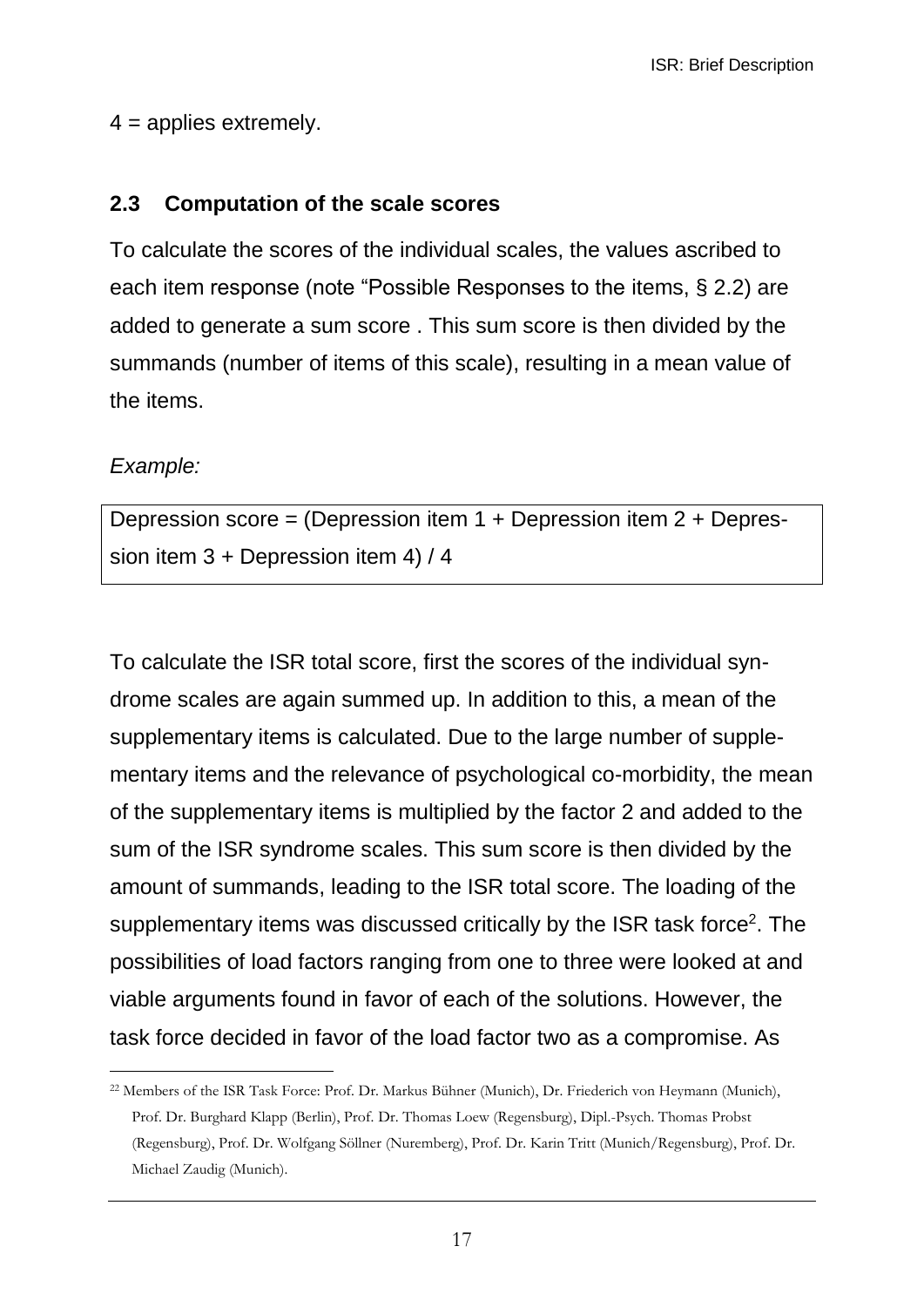each syndrome scale was deemed to have the same value and as there were no convincing arguments available why a syndrome should be loaded heavier than others (as for instance in the SCL-90-R) all individual syndrome scales are calculated with the load factor of one in the ISR total score.

Total score = (mean value depression scale + mean value anxiety scale + mean value compulsive-obsessive scale + mean value somatoform syndrome scale + mean value eating disorder scale + mean value supplementary items + mean value supplementary items) / 7

# <span id="page-17-0"></span>**2.4 Handling missing values**

If an item of a syndrome scale is not answered (i.e. depression, anxiety-, compulsive-obsessive, somatoform or eating disorder scale) 25% to 33 % of the total information is missing. It is therefore deemed imperative that all items of the syndrome scales must be answered, if the syndrome scales are to be viewed and interpreted as independent modules.

Calculation of the total score is described above (view § 2.3). Mean scores are generated even if an item of a syndrome scale is missing, but no more than one item per syndrome scale may be missing and the maximum permissible total of missing items is two, including the supplementary items).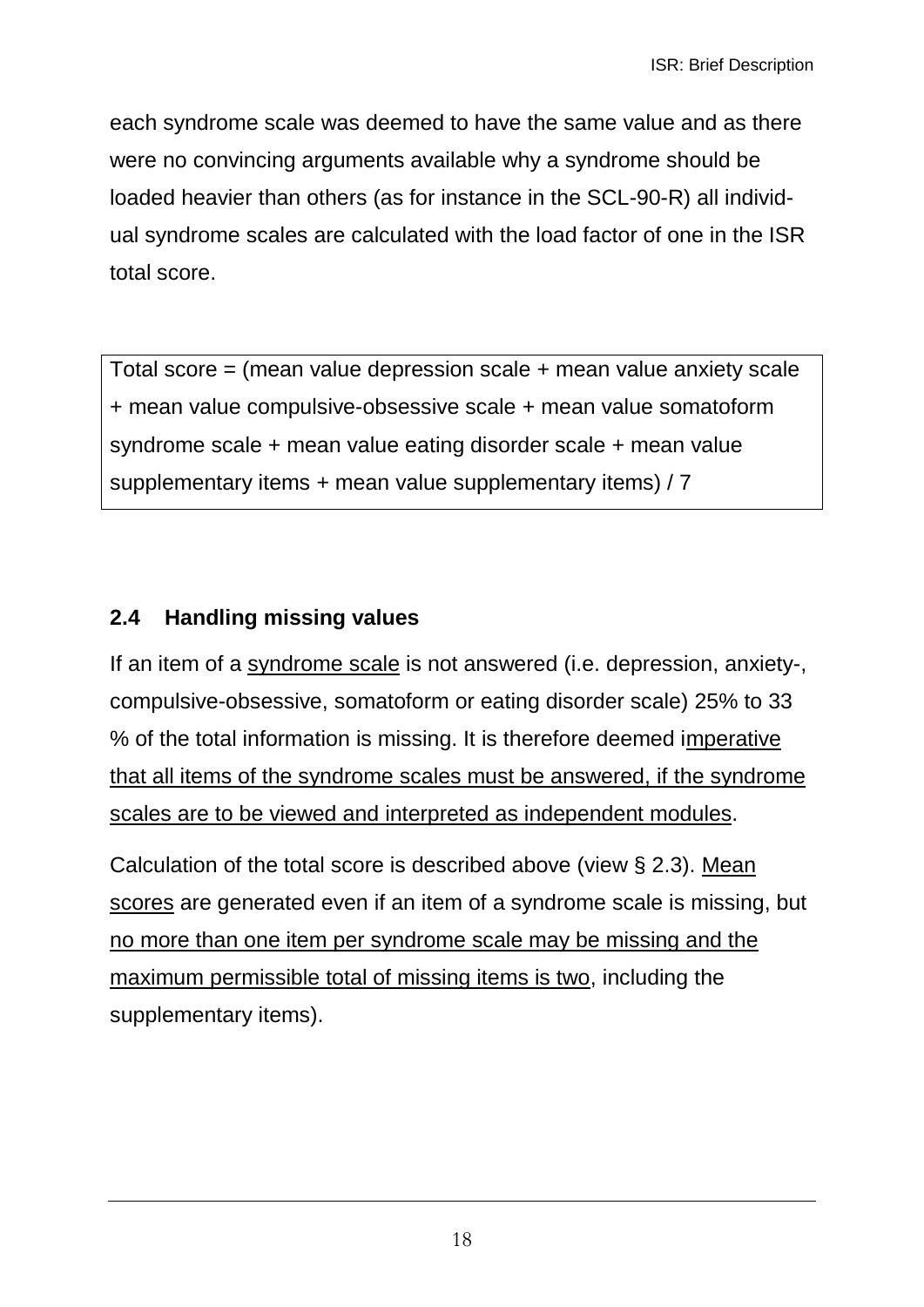ISR: Brief Description

#### <span id="page-18-0"></span>*3 Literature*

American Psychiatric Association (2000). Diagnostic and Statistical Manual of Mental Disorders IV-TR. 4<sup>th</sup> ed. Arlington, VA: American Psychiatric Association Publishing.

Bühner, M. (2011). Einführung in die Test- und Fragebogenkonstruktion. München: Pearson Studium.

Derogatis, L.R. (1977). SCL-90-R: Administration, scoring and procedures manual for the R(evised) version. Baltimore, MD: John Hopkins University, School of Medicine.

First, M.C. Benjamin, L., Williams, J.B.W., Spitzer, R.L., Gibbon, M. (1997). Structured Clinical Interview for DSM-IV Axis II Personality Disorders (SCID-II). Arlington, VA: American Psychiatric Association Publishing.

First, M. B., Spitzer, R.L., Gibbon, M., Williams, J.B.W. (1997). User's Guide fort he Structured Clinical Interview for DSM-IV Axis I Disorders: SCID-I Clinician Version. Arlington, VA: American Psychiatric Association Publishing.

Franke, G.H. (2002). SCL-90-R. Die Symptom-Checkliste von Derogatis. Göttingen, Bern: Testzentrale.

Freyberger, H. J., Stieglitz, R.-D. (1996). Krankheitsbilder, Klassifikation, Dokumentation in Senf, W., Broda M. (1996). Praxis der Psychotherapie (S. 44-50). Stuttgart: Thieme.

Härter, M., Sitta, P., Keller, F., Metzger, R., Wiegand, W., Schell, G., Stieglitz, R.- D., Wolfersdorf, M., Felsenstein, M., Berger, M. (2004). Stationäre psychiatrischpsychotherapeutische Depressionsbehandlung. Nervenarzt. 75: 1083-1091.

Herzog, T., Stein, B., Wirsching, M. (2000). Qualitätsmanagement in Psychotherapie und Psychosomatik. Stuttgart: Thieme Verlag.

Heymann, F. v., Zaudig, M., Tritt, K., et al. (2003). Ist die diagnosebezogene Behandlungsdauer homogen? Erste Ergebnisse der Multicenter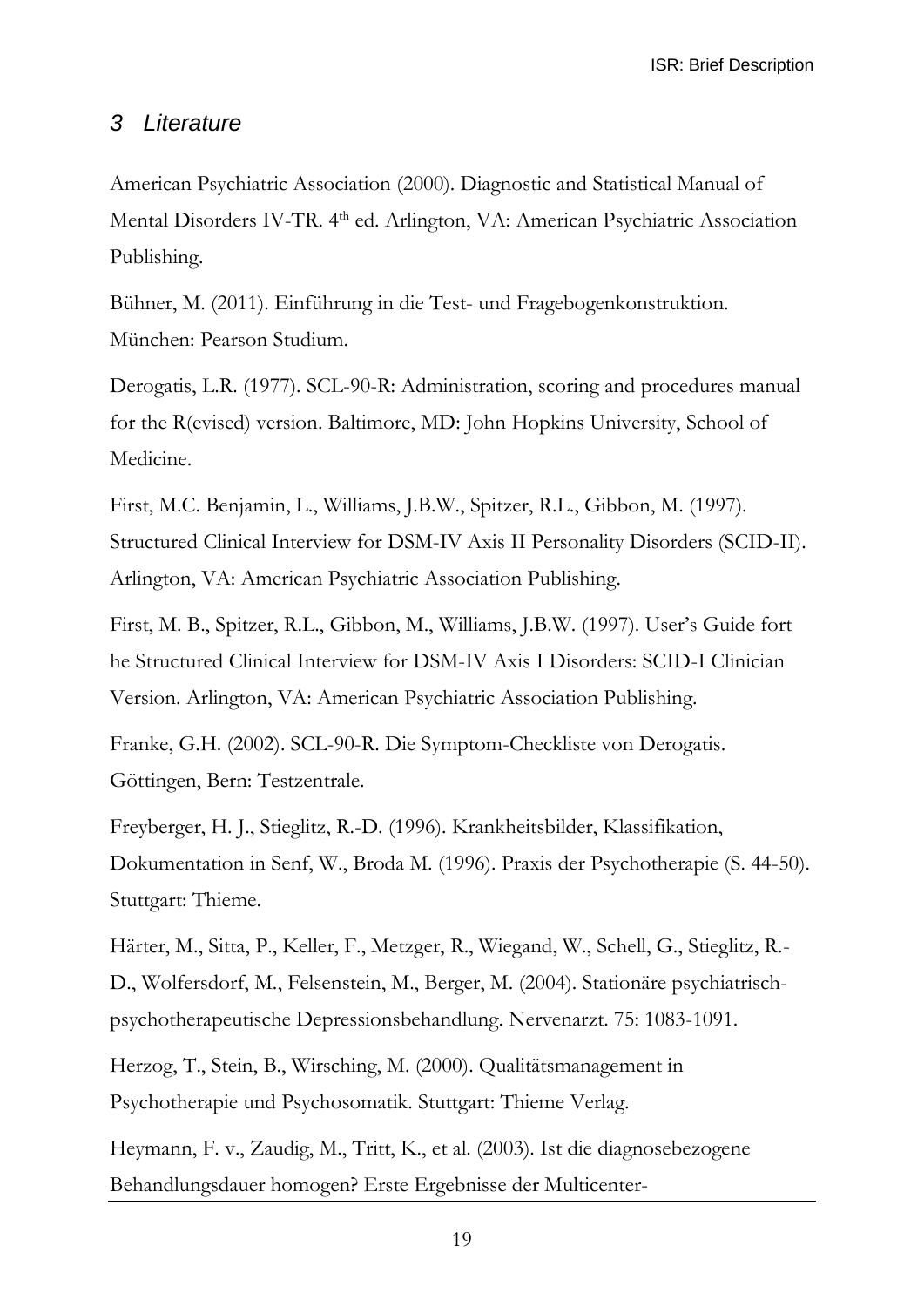Basisdokumentation (Psy-BaDo-PTM) als Grundlage qualitätssichernder Maßnahmen in der stationären Psychosomatik. Praxis der Klinischen Verhaltensmedizin und Rehabilitation, 62, 209-211.

Hill, C.E., Lambert, M.J. (2004). Methodological Issues in Studying Psychotherapy Processes and Outcomes. In: Lambert, M.J. (2004). Bergin and Garfield's Handbook of Psychotherapy and Behavior Change, 5th ed. New York: John Wiley, 84-135.

Kazdin, A. (1994). Methodology, design, and evaluation in psychotherapy research. In: Bergin, A.E., Garfield, S.L. (Hg.): Handbook of psychotherapy and behavior change. p. 19-71. 4<sup>th</sup> ed. New York: Wiley.

Löwe, B., Spitzer, R.L., Zipfel, S., Herzog, W. (2002). Gesundheitsfragebogen für Patienten (PHQ-D). Testmappe mit Manual, Fragebögen, Schablonen. 2. Auflage. Karlsruhe: Pfizer.

Stedman, T.L. (2005). Stedman's Medical Dictionary. Philadelphia, PA: Lippincott Williams & Wilkins.

Stieglitz, R.-D. (2008). Diagnostik und Klassifikation in der Psychiatrie. Stuttgart: Kohlhammer.

Tritt, K., von Heymann, F, Loew, T.H., Benker, B., Bleichner, F., Buchmüller, R., Findeisen, P., Galuska, J., Kalleder, W., Lettner, F., Michelitsch, B., Pfitzer, F., Stadtmüller, G., Zaudig, M. (2003). Patienten in stationärer psychosomatischer Krankenhausbehandlung: Patientencharakterisierung und Behandlungsergebnisse anhand der Psy-BaDo-PTM: Psychotherapie in Psychiatrie, Psychotherapeutische Medizin und Klinischer Psychologie, 8: 244-251.

Tritt, K., Götz, K., Loew, T., von Heymann, F. (2007). Qualitätssicherung mit Benchmarking in der stationären Psychosomatik. Psychotherapie in Dialog. 8: 74- 78.